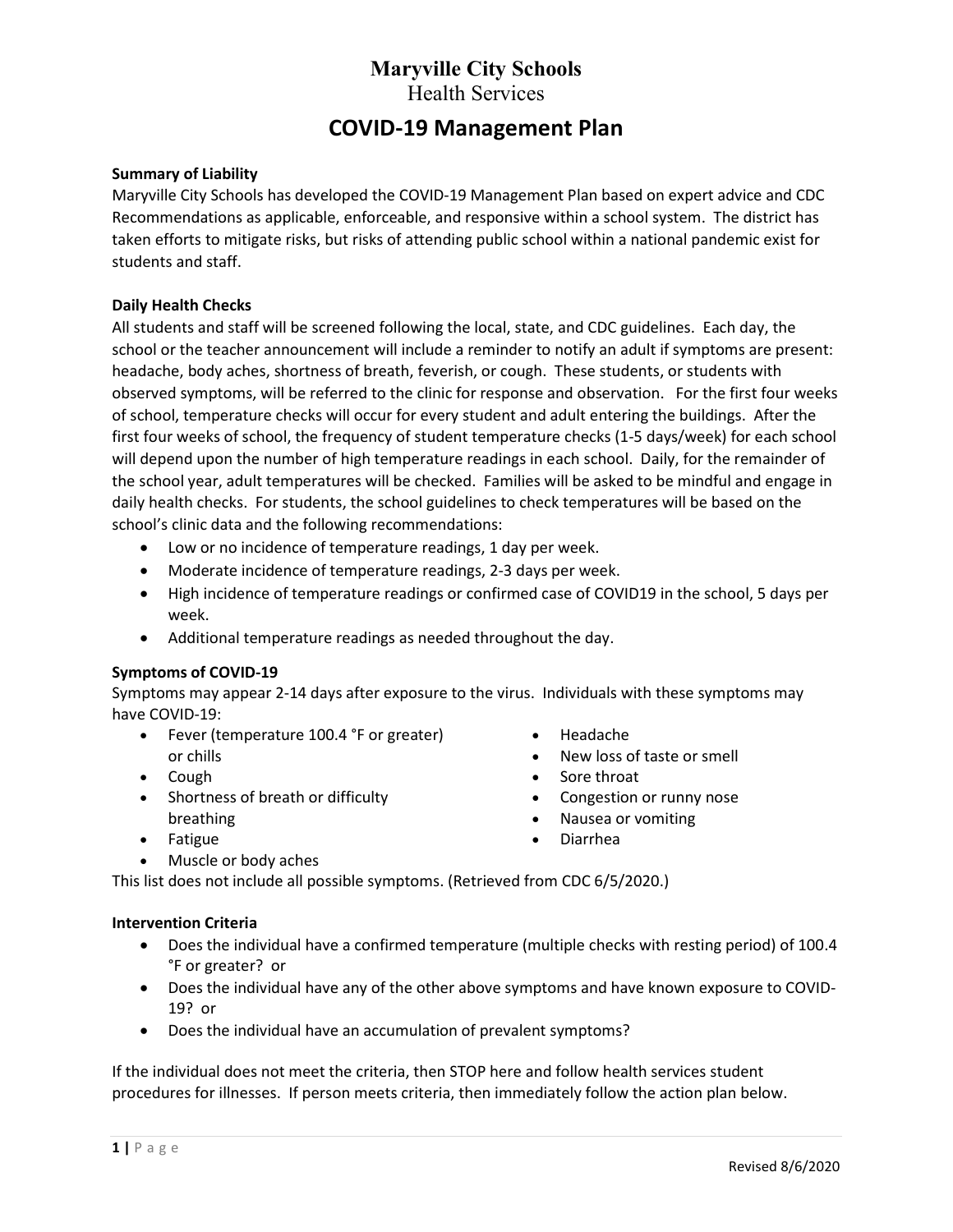### Action Plan for Active Symptoms

- 1. Employ Social Distancing Techniques
	- Instruct the individual to wear a face mask, and provide mask if he/she does not have one.
	- Isolate the individual or create distancing barriers from others to the best extent possible.
- 2. School nurse, or designee, attending to the individual should use standard precautions and wear appropriate personal protective equipment (PPE).
- 3. For students, the school nurse, or designee, will contact the parent/guardian to report symptoms and verify any potential exposure to a diagnosed person.
- 4. Individuals who are sick and exhibit COVID-19 symptoms with a corresponding fever above 100.4 should be sent home, and the parent/guardian will be responsible for making decisions regarding treatment.
- 5. Students and staff should isolate for 10 days with no symptoms for 24 hours immediately prior to returning, unless:
	- a. A health care provider has confirmed that the individual's illness is not due to COVID-19 because another explanation has been identified (e.g., fever due to urinary tract infection, strep throat confirmed by a positive strep test, rash from poison ivy, etc.). Diagnoses of upper respiratory tract infection, pneumonia, or viral illness, does not exclude the diagnosis of COVID-19 and will not be considered adequate to authorize return to school; or
	- b. The individual has been well for at least 72 hours and has documentation of TWO negative COVID-19 molecular/PCR tests at least 24 hours apart during the most recent absence. Results of tests that precede the dates of the most recent absence are not acceptable, nor are results of antibody testing.
- 6. Anyone with symptoms awaiting test results should not attend school.

### Exposure Descriptions

- Direct Firsthand Exposure (more than 10 minutes and less than 6 feet) with a positive COVID-19 person).
- Indirect Secondhand Hand Exposure (more than 10 minutes and less than 6 feet) with someone who has been in direct contact with a positive COVID-19 person.

Only Direct Firsthand Exposure will warrant a response plan and consideration for quarantine.

### For confirmed, documented COVID-19 Cases Involving Students or Staff:

- 1. District and school administrators will work with local health officials and families regarding confirmed cases of COVID-19. Contact tracing and communication of any confirmed cases of COVID-19 will be managed on a case-by-case basis, in cooperation with local health authorities. Confidentiality will be maintained in accordance with the Americans with Disabilities Act (ADA) and Health Insurance Portability and Accountability Act of 1996 (HIPAA).
- 2. The student/employee with COVID-19 will not be allowed to return to school for a minimum of 10 days. The person must be symptom free for 24 hours immediately prior to returning.
- 3. All students who have been in close contact (defined by TN Department of Health as within 6 feet for 10 or more minutes) with a confirmed case will need to be isolated at home for 14 days.
	- For younger students, this may apply to everyone in the classroom.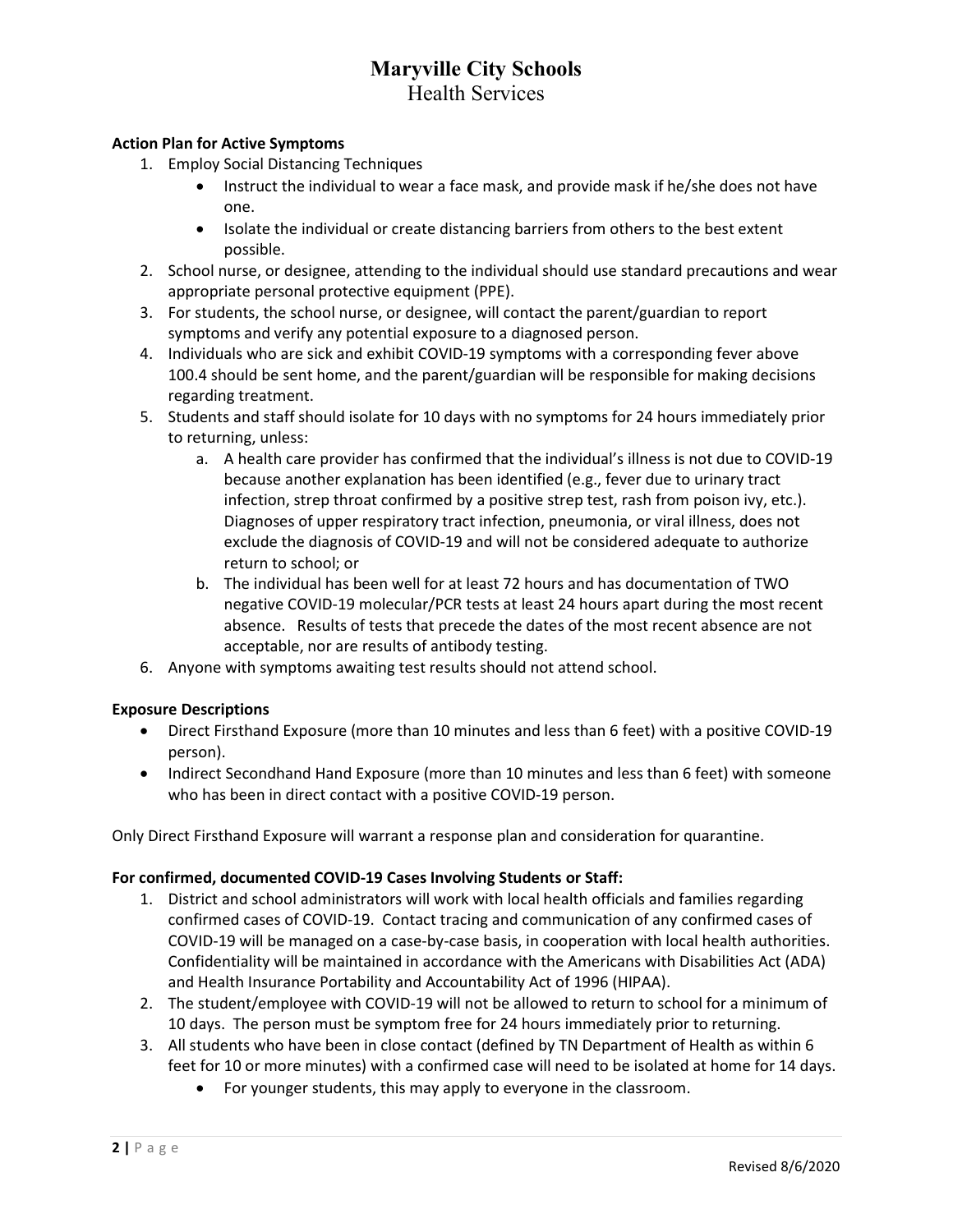- For older students (where seating may be well defined and close contacts limited more to social grouping and easier to separate and identify), there may be individuals in the same classroom who are not identified as close contacts and would not require quarantine.
- The Tennessee Department of Health states it is not necessary to obtain a COVID-19 test for an individual identified as a close contact, unless the individual develops symptoms of COVID-19.
- A negative COVID-19 test does not reduce the 14 day quarantine period.
- Close contacts are asked to contact the school clinic if symptoms are observed.
- 4. All staff members are designated as critical employees. As such, employees may be permitted to continue work following potential exposure to COVID-19, provided they remain asymptomatic and the following additional precautions are implemented to protect them and the school community. Employees should report all potential exposure to their immediate supervisor, so that next steps can be determined.
	- Pre-Screen: Principal or designee should measure the employees' temperatures and assess symptoms prior to them starting work. Ideally, temperature checks should happen before the individuals enter the facility.
	- Regular Monitoring: As long as employees do not have temperatures or symptoms, they should self-monitor under the supervision of their school nurse.
	- Wear a Mask: Employees should wear face coverings (mask or face shield) at all times while in the workplace for 14 days after last exposure.
	- Social Distance: Employees should maintain 6 feet and practice social distancing as work duties permit in the workplace.

Students who are quarantined based on close contact exposure will not be required to fulfill the re-entry conditions of those students who are sent home and quarantined for a combination of symptoms and fever. However, a student who demonstrates symptoms and fever during the 14 days of isolation should indeed follow the re-entry plan from the onset of those symptoms.

All returning students (with a COVID-19 positive diagnosis or close contact isolated) will be re-admitted through the school clinic and asked several health questions to confirm absence of symptoms. Likewise, these students may be provided more frequent health and fever checks upon the return to school.

### Communication

Staff members and parents will be notified of all positive cases of COVID-19 in the schools. The report will include the classification of the active person – student, grade level or certified adult, classified adult, grade level.

Specific families will be notified by the teacher (grades K-3) of the number of symptomatic students sent home daily. All families will be notified by the school of the number of symptomatic students sent home daily.

### Instruction for Isolated Students

Students isolated at home for 10 days (suspected/confirmed case) or 14 days (Firsthand Exposure) will continue to receive daily digital instruction. Students will be counted present for attendance purposes during the isolation period as long as symptoms do not prevent them from engaging in the instruction.